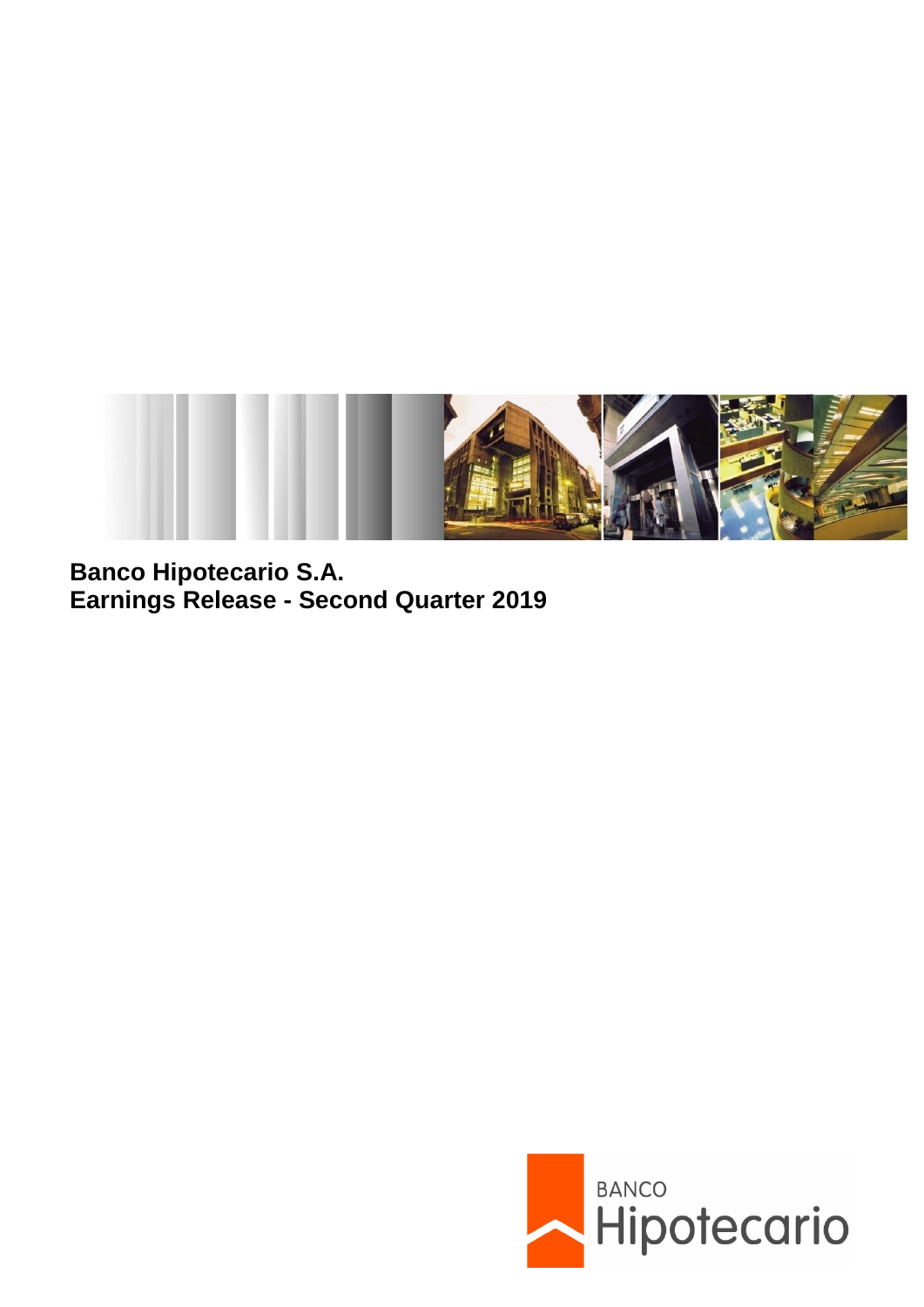

# Banco Hipotecario cordially invites you to participate in its Second Quarter 2019 conference call

# **Friday, Aug 9 th , 2019, 10:00A EST**

If you would like to participate, please call:

EEUU: (800) 230-1096 International: (612) 332-0107 PIN # 470574

Slideshow available at:

[http://choruscall.com.br/bancohipotecario/2q19.htm](https://nam03.safelinks.protection.outlook.com/?url=http%3A%2F%2Fchoruscall.com.br%2Fbancohipotecario%2F2q19.htm&data=02%7C01%7Cdaniela.chuman%40prnewswire.com.br%7Cb5866dc80f8847f5a16508d719d3a93d%7C887bf9ee3c824b88bcb280d5e169b99b%7C1%7C0%7C637006269202369258&sdata=mb7Wa7qeoms3N%2B3S%2B%2FxAZHwthlSgESQ3PUkz7Tc8mdU%3D&reserved=0)

Preferably 10 minutes before the call is due to begin. The conference will be in English.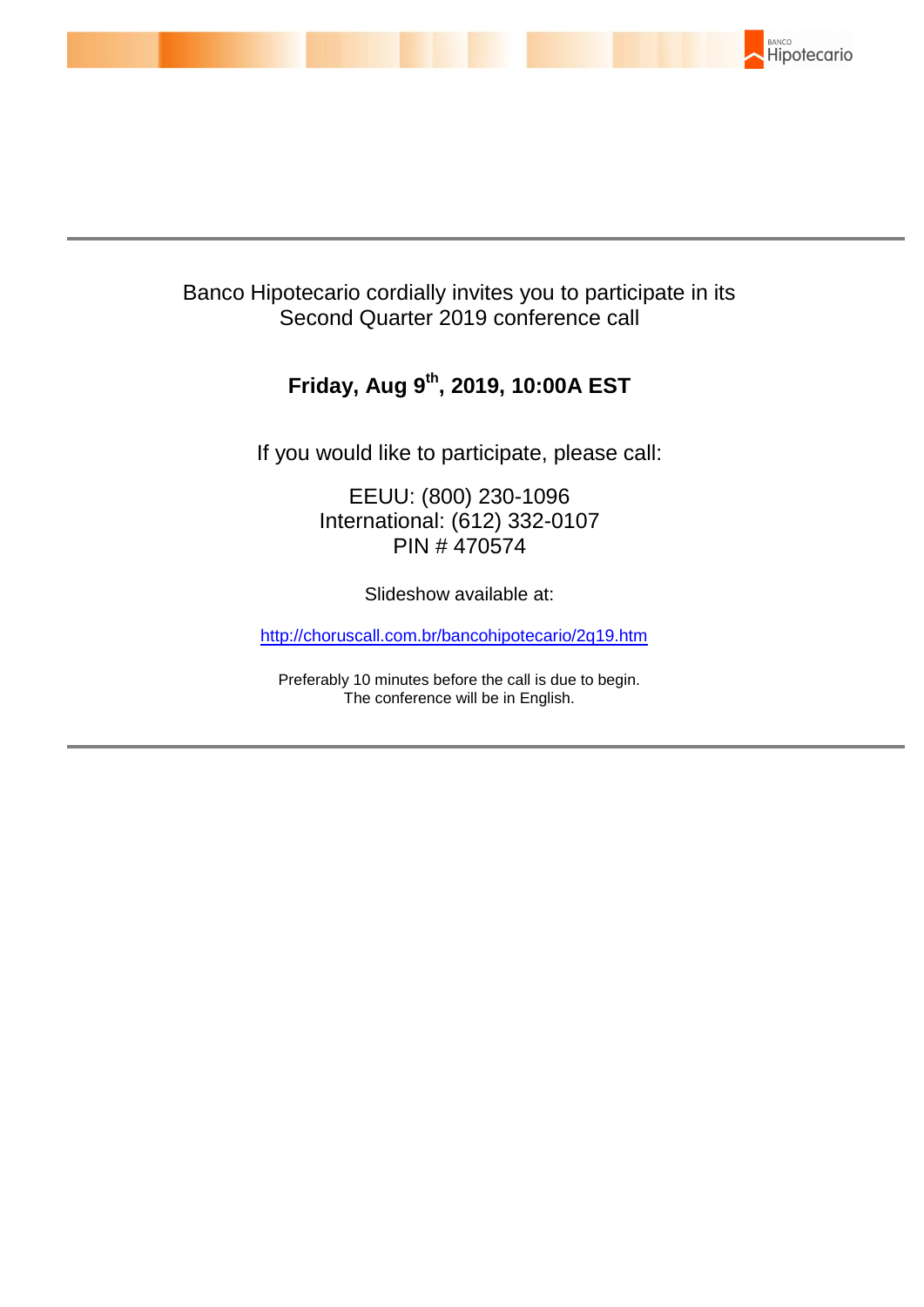BANCO Hipotecario

**Contacts**: **Martín Diez Eliezer Baschkier** Capital Markets Tel. (54-11) 4347- 5856/5967 Fax (54-11) 4347-5874 Buenos Aires, Argentina **mdiez@hipotecario.com.ar [baschkier@hipotecario.com.ar](mailto:baschkier@hipotecario.com.ar)**

**Tomás Godino** CFO Tel. (54-11) 4347-5759 Buenos Aires, Argentina

## **Banco Hipotecario SA reports Second Quarter 2019 consolidated results**

## *Highlights Executive Summary*

- Net income for the quarter was Ps. 615.8 million, compared to Ps. 36.6 million of last quarter and Ps. 486.1 million of same quarter last year.
- Net operating income for the quarter was Ps. 4,127.9 million, 45.6% higher than the Ps. 2,834.3 million of previous quarter and 26.3% higher than the Ps. 3,268.9 million of same quarter of last year. Operating income for the quarter was Ps. 618.9 million, compared to Ps. (76.1) million of previous quarter and Ps. 708.8 million of same quarter of last year.
- As of June 30, 2019, Liquidity Coverage Ratio (LCR) was 262%, Net Stable Funding Ratio (NSFR) was 160.4% and the liquid assets to deposits ratio was 101.3%.
- Loans to the non financial private sector decreased 4.0% QoQ and 9.4% YoY.
- Deposits increased 2.2% QoQ and increased 10.2% YoY, while corporate bonds decreased 6.3% QoQ and 2.7% YoY.
- On a consolidated basis, NPL increased from 11.9% in Q1 2019 to 13.3% in Q2 2019, mainly driven by the nominal decrease in the total loan portfolio mentioned before. Besides, the quarterly growth rate of the non-performing loans of the consumer portfolio was significantly lower than previous quarter, decreasing from 14.7% to 6.5%. Coverage ratio remained at 52.2% for the period.
- Total capital ratio as a percentage of RWA as of June 30, 2019 was 12.92%, compared to 12.66% of previous quarter and 11.95% of same quarter of last year.
- On July 24, 2019, the shareholders approved in an extraordinary general meeting the absorption of Tarshop S.A.U. and BH Valores S.A.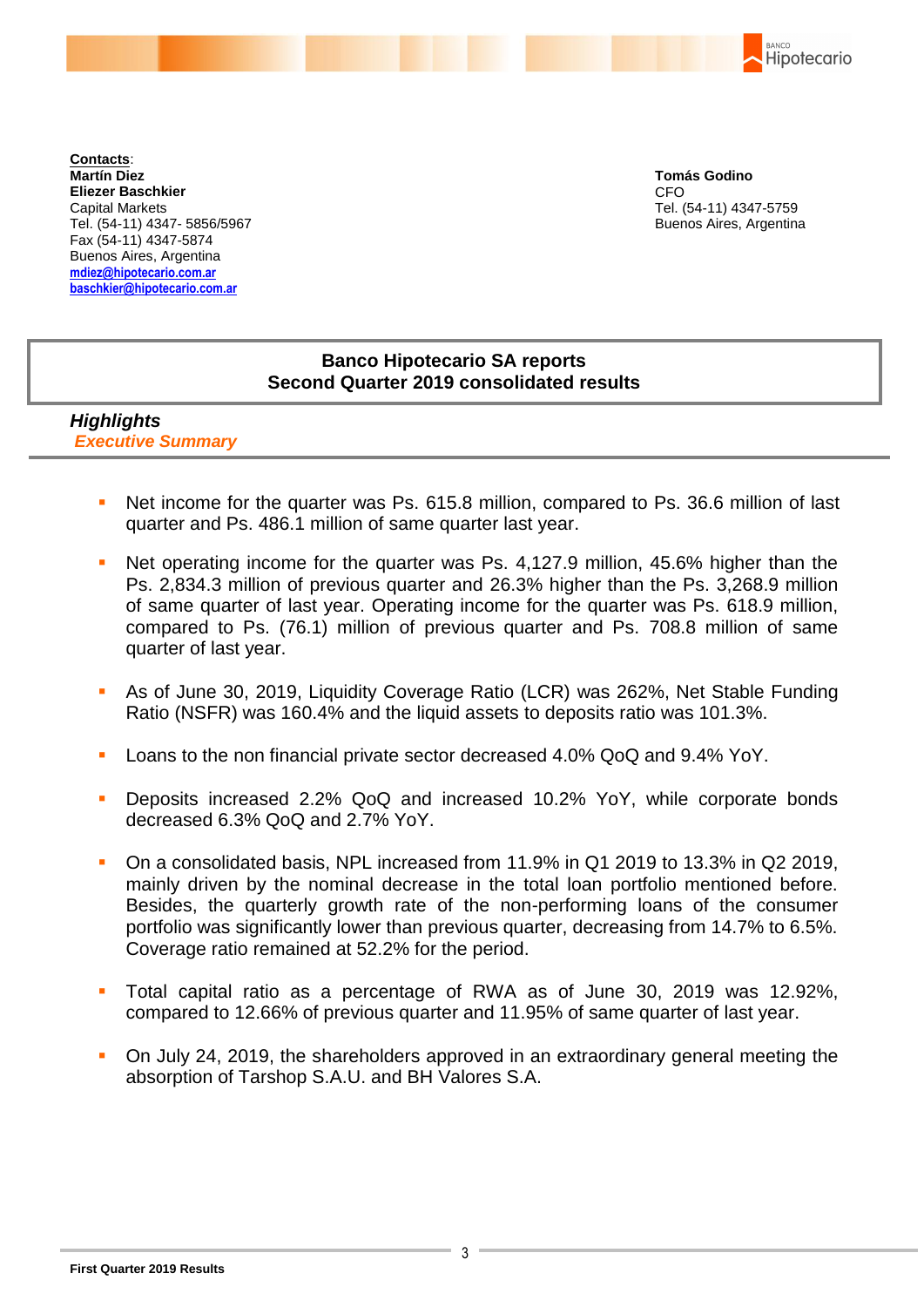### *Buenos Aires, Aug 9 th, 2019*

#### **I. Banco Hipotecario Consolidation**

Banco Hipotecario S.A. has consolidated line by line its balance sheet and income statement with the financial statements of its subsidiaries: BACS Banco de Crédito y Securitización S.A., BH Valores S.A., BHN Sociedad de Inversión S.A. and Tarshop S.A. The consolidated financial statements as of June 30<sup>th</sup>, 2019 were prepared under IFRS according to Central Bank's convergence plan (Communication "A" 5541 and its modifications). Provisions under IFRS 9 (5.5) and inflation accounting will be implemented starting on January  $1<sup>st</sup>$ , 2020 (Communication "A"  $6430$  and "A" 6651).

#### **II. Q2 2019 consolidated results**

Net income for the quarter was Ps. 615.8 million, compared to Ps. 36.6 million of last quarter and Ps. 486.1 million of same quarter last year.

Regarding profitability ratios, the ROAA for annualized accumulated results for Q2 2019 was 1.55% compared to 0.17% for Q1 2019 and 2.70% for Q2 2018, while ROAE for the same periods were 13.00%, 1.48% and 24.08%, respectively. The ROAA for annualized quarterly results for Q2 2019 was 2.91% compared to 0.17% for Q1 2019 and 2.48% for Q2 2018, while ROAE for the same periods were 24.42%, 1.48% and 22.58%, respectively.

The negative result of difference in quoted prices of gold and foreign currency for the quarter was Ps. 1,029.1 million, which compensates with the net income from financial instruments at fair value through profit and loss of Ps. 3,296.9 million.

| Income statement                                                             |            | 3 month period ended | Variation (%) |            |             |
|------------------------------------------------------------------------------|------------|----------------------|---------------|------------|-------------|
| (in millions of pesos)                                                       | 30/06/19   | 31/03/19             | 30/06/18      | QoQ        | YoY         |
| Interest Income                                                              | 4,284.7    | 4,206.2              | 3,365.9       | 1.9%       | 27.3%       |
| Interest Expense                                                             | (4, 114.1) | (4,044.0)            | (2,647.5)     | 1.7%       | 55.4%       |
| <b>Net Interest Income</b>                                                   | 170.6      | 162.2                | 718.4         | 5.2%       | (76.3)%     |
| Fee Income                                                                   | 1,234.6    | 1,065.5              | 1,034.6       | 15.9%      | 19.3%       |
| Fee Expense                                                                  | (148.1)    | (165.3)              | 14.9          | $(10.4)\%$ | N/A         |
| <b>Net Fee Income</b>                                                        | 1.086.4    | 900.2                | 1.049.4       | 20.7%      | 3.5%        |
| Net Income from financial instruments at Fair Value<br>through profit & Loss | 3,296.9    | 2,451.0              | 1,427.3       | 34.5%      | 131.0%      |
| Difference in quoted prices of gold and foreign currency                     | (1,029.1)  | (952.8)              | (552.7)       | 8.0%       | 86.2%       |
| Other operating income                                                       | 1.215.4    | 1,603.8              | 1,047.5       | $(24.2)\%$ | 16.0%       |
| Provision for loan losses                                                    | (612.2)    | (1,330.1)            | (421.0)       | $(54.0)\%$ | 45.4%       |
| <b>Net Operating Income</b>                                                  | 4,127.9    | 2,834.3              | 3,268.9       | 45.6%      | 26.3%       |
| Personnel expenses                                                           | (1,367.8)  | (1, 190.4)           | (862.0)       | 14.9%      | 58.7%       |
| Administrative expenses                                                      | (873.7)    | (753.0)              | (750.3)       | 16.0%      | 16.4%       |
| Depreciation and impairment of assets                                        | (76.9)     | (62.4)               | (37.6)        | 23.3%      | 104.6%      |
| Other operating expenses                                                     | (1, 190.6) | (904.7)              | (910.2)       | 31.6%      | 30.8%       |
| <b>Operating Income</b>                                                      | 618.9      | (76.1)               | 708.8         | N/A        | (12.7)%     |
| Income tax from continuing operations                                        | 9.0        | 107.4                | (213.1)       | $(91.7)\%$ | $(104.2)\%$ |
| Net income of the period attributable to<br>non-controlling interests        | (12.1)     | 5.3                  | (9.6)         | N/A        | 25.9%       |
| <b>Net Income</b>                                                            | 615.8      | 36.6                 | 486.1         | N/A        | 26.7%       |

Net interest income for the quarter was Ps. 170.6 million; representing a 5.2% increase QoQ and a 76.3% decrease YoY.

Interest income for the quarter was Ps. 4,284.7 million; representing a 1.9% increase QoQ and a 27.3% increase YoY. This does not include income from Central Bank notes (Leliq), which are reflected in net income from financial instruments at fair value through profit and loss.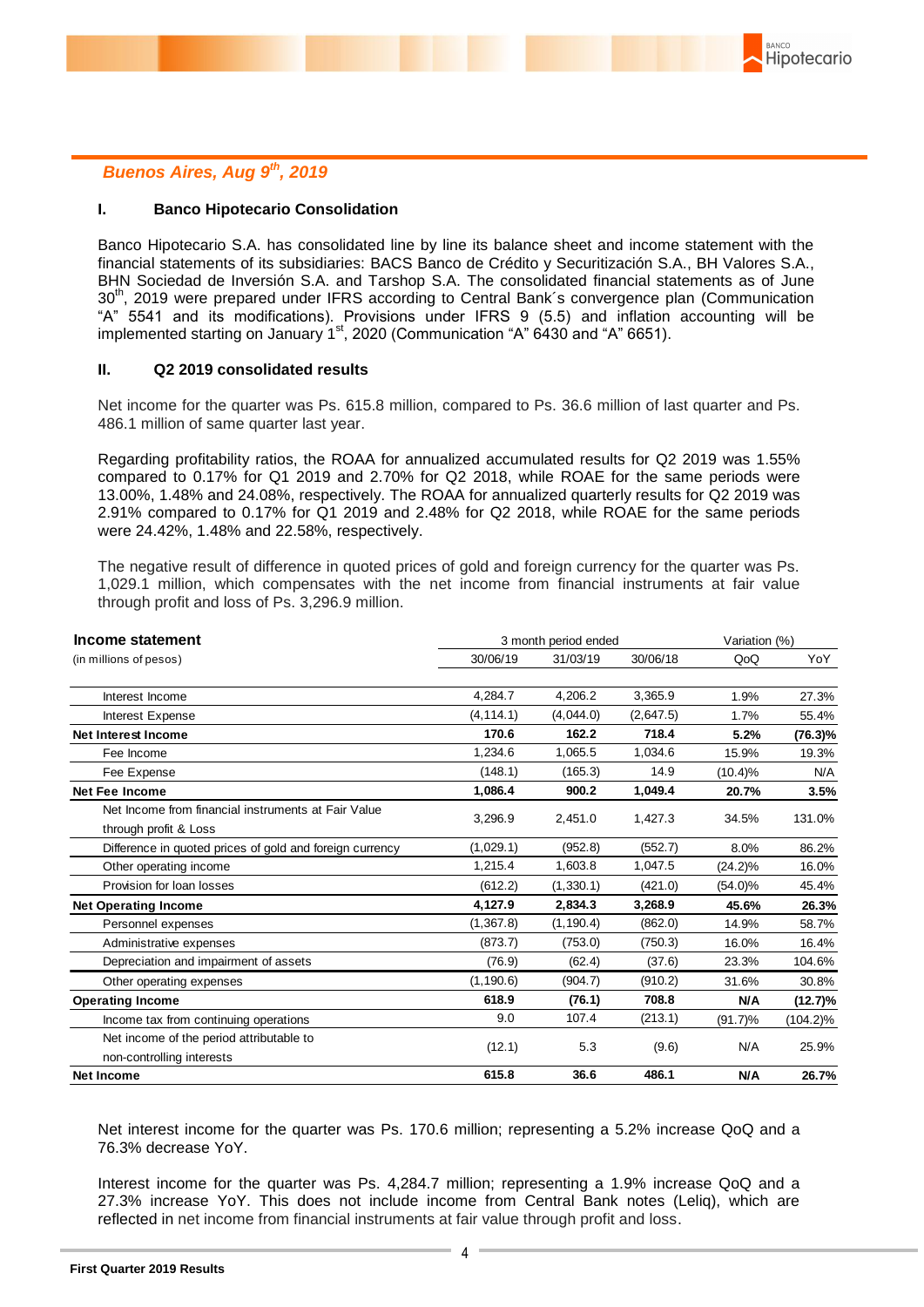

| <b>Interest Income</b>                                  | Variation (%) |          |          |            |            |
|---------------------------------------------------------|---------------|----------|----------|------------|------------|
| (in millions of pesos)                                  | 30/06/19      | 31/03/19 | 30/06/18 | QoQ        | YoY        |
| Interest on cash and due from banks                     | 22.7          | 2.2      | 1.6      | N/A        | N/A        |
| Interest from loans to the financial sector             | 3.8           | 21.1     | 38.2     | $(81.8)\%$ | $(90.0)\%$ |
| Interest from public and corporate securities           | 190.6         | 244.6    | 91.5     | $(22.1)\%$ | 108.2%     |
| Interest on overdrafts                                  | 53.3          | 35.1     | 79.9     | 51.9%      | $(33.3)\%$ |
| Interest on documents                                   | 40.4          | 44.5     | 47.5     | (9.2)%     | $(15.0)\%$ |
| Interest on pledge loans                                | 14.2          | 13.9     | 24.3     | 2.7%       | $(41.5)\%$ |
| Interest on financial leases                            | 10.7          | 12.9     | 9.6      | $(17.5)\%$ | 10.7%      |
| Interest on other loans                                 | 724.4         | 471.3    | 321.6    | 53.7%      | 125.2%     |
| Income from adjustments                                 | 83.1          | 35.9     | 10.6     | 131.4%     | N/A        |
| Interest from commercial loans                          | 926.1         | 613.5    | 493.7    | 51.0%      | 87.6%      |
| Interest on personal loans                              | 889.8         | 782.0    | 829.5    | 13.8%      | 7.3%       |
| Interest on credit card loans                           | 1,660.4       | 1,996.6  | 1,642.4  | $(16.8)\%$ | 1.1%       |
| Interest from consumer loans                            | 2,550.2       | 2,778.6  | 2,471.9  | (8.2)%     | 3.2%       |
| Interest on mortgage loans                              | 160.0         | 147.0    | 123.2    | 8.8%       | 29.9%      |
| Interest on other receivables from financial operations | 0.0           | 0.0      | 3.9      | $(18.7)\%$ | $(99.8)\%$ |
| Income from adjustments                                 | 343.7         | 277.0    | 110.4    | 24.1%      | 211.4%     |
| Interest from mortgage loans                            | 503.7         | 424.1    | 237.5    | 18.8%      | 112.1%     |
| <b>Others</b>                                           | 87.6          | 122.1    | 31.5     | $(28.2)\%$ | 178.6%     |
| Total                                                   | 4,284.7       | 4,206.2  | 3,365.9  | 1.9%       | 27.3%      |

Interest expense for the quarter was Ps. 4,114.1 million; representing a 1.7% increase QoQ and a 55.4% increase YoY.

| <b>Interest Expense</b>                                   | 3 month period ended | Variation (%) |           |            |            |
|-----------------------------------------------------------|----------------------|---------------|-----------|------------|------------|
| (in millions of pesos)                                    | 30/06/19             | 31/03/19      | 30/06/18  | QoQ        | YoY        |
|                                                           |                      |               |           |            |            |
| Interest on checking accounts                             | (32.8)               | (44.5)        | (237.8)   | $(26.2)\%$ | $(86.2)\%$ |
| Interest on saving accounts                               | (3.8)                | (3.2)         | (2.0)     | 17.6%      | 94.6%      |
| Interest on time deposits                                 | (1,444.4)            | (1,393.6)     | (654.0)   | 3.6%       | 120.8%     |
| Expense from adjustments                                  | (109.8)              | (63.8)        | (68.1)    | 72.0%      | 61.1%      |
| Interest from deposits                                    | (1,590.8)            | (1,505.1)     | (962.0)   | 5.7%       | 65.4%      |
| Interest from other liabilities from financial operations | (2,208.5)            | (2,250.9)     | (1,452.5) | (1.9)%     | 52.0%      |
| Expense from adjustments                                  | (311.6)              | (234.0)       | (132.5)   | 33.2%      | 135.3%     |
| Interest from corporate bonds                             | (2,520.1)            | (2,485.0)     | (1,584.9) | 1.4%       | 59.0%      |
| Interest on interfinancial loans                          | (0.6)                | (21.1)        | (17.7)    | $(97.0)\%$ | $(96.4)\%$ |
| Interest on other financing from financial institutions   | (0.5)                | (21.5)        | (39.0)    | (97.8)%    | $(98.8)\%$ |
| Others                                                    | (2.1)                | (11.3)        | (43.9)    | $(81.2)\%$ | $(95.2)\%$ |
| Total                                                     | (4, 114.1)           | (4,044.0)     | (2,647.5) | 1.7%       | 55.4%      |

Net fee income for the quarter was Ps. 1,086.4 million, representing a 20.7% increase QoQ and a 3.5% increase YoY.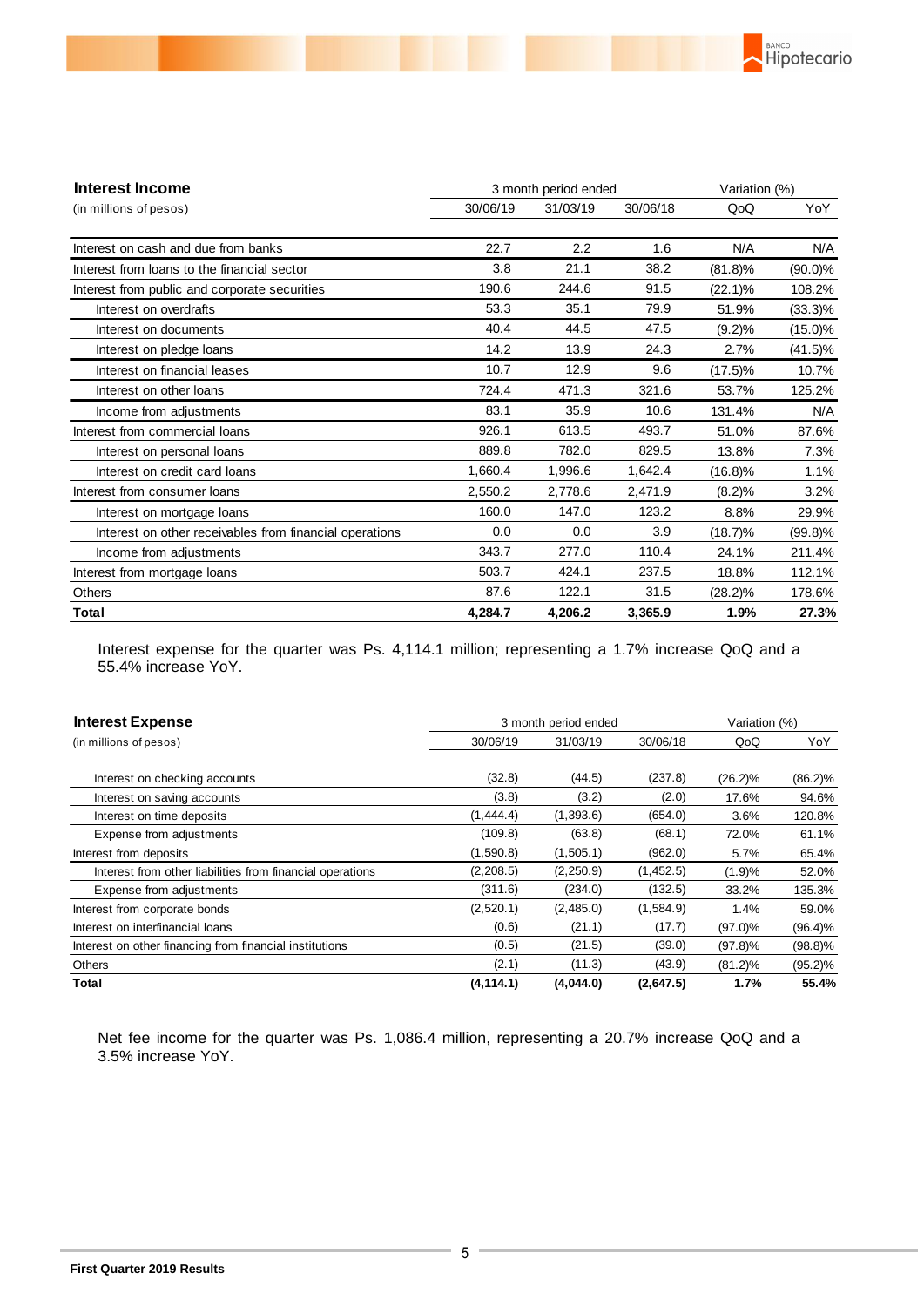

| <b>Net Fee Income</b>                                                                                                                                                                                                                                                                                                                                                                                                     | 3 month period ended |                      |          | Variation (%) |                                                |  |
|---------------------------------------------------------------------------------------------------------------------------------------------------------------------------------------------------------------------------------------------------------------------------------------------------------------------------------------------------------------------------------------------------------------------------|----------------------|----------------------|----------|---------------|------------------------------------------------|--|
| (in millions of pesos)                                                                                                                                                                                                                                                                                                                                                                                                    | 30/06/19             | 31/03/19             | 30/06/18 | QoQ           | YoY                                            |  |
| Fee Income                                                                                                                                                                                                                                                                                                                                                                                                                |                      |                      |          |               |                                                |  |
| Fee charged on consumer clients                                                                                                                                                                                                                                                                                                                                                                                           | 1,181.7              | 1,007.7              | 995.9    | 17.3%         | 18.7%                                          |  |
| Fee charged on SME clients                                                                                                                                                                                                                                                                                                                                                                                                | 0.2                  | 1.7                  | 1.4      | $(89.3)\%$    | $(86.5)\%$                                     |  |
| Fee charged on corporate clients                                                                                                                                                                                                                                                                                                                                                                                          | (2.9)                | 11.3                 | 15.2     | $(125.6)\%$   | $(119.1)\%$                                    |  |
| Fee charged on liability transactions                                                                                                                                                                                                                                                                                                                                                                                     | 47.7                 | 34.2                 | 12.5     | 39.4%         | 280.6%                                         |  |
| Others                                                                                                                                                                                                                                                                                                                                                                                                                    | 7.8                  | 10.5                 | 9.6      | $(25.7)\%$    | $(18.8)\%$                                     |  |
| Total                                                                                                                                                                                                                                                                                                                                                                                                                     | 1,234.6              | 1,065.5              | 1,034.6  | 15.9%         | 19.3%                                          |  |
| <b>Fee Expense</b>                                                                                                                                                                                                                                                                                                                                                                                                        |                      |                      |          |               |                                                |  |
| Credit related fees                                                                                                                                                                                                                                                                                                                                                                                                       | (115.6)              | (144.0)              | 49.1     | $(19.7)\%$    | N/A                                            |  |
| Debt placement charges                                                                                                                                                                                                                                                                                                                                                                                                    | (30.7)               | (19.8)               | (33.0)   | 54.8%         | $(7.0)\%$                                      |  |
| Others                                                                                                                                                                                                                                                                                                                                                                                                                    | (1.9)                | (1.5)                | (1.3)    | 26.3%         | 51.0%                                          |  |
| Total                                                                                                                                                                                                                                                                                                                                                                                                                     | (148.1)              | (165.3)              | 14.9     | $(10.4)\%$    | <b>N/A</b>                                     |  |
| <b>Net Fee Income</b>                                                                                                                                                                                                                                                                                                                                                                                                     | 1,086.4              | 900.2                | 1,049.4  | 20.7%         | 3.5%                                           |  |
| 3,296.9 million, representing a 34.5% increase QoQ and a 131.0% increase YoY.                                                                                                                                                                                                                                                                                                                                             |                      |                      |          |               |                                                |  |
|                                                                                                                                                                                                                                                                                                                                                                                                                           |                      |                      |          |               |                                                |  |
| Net Income from financial instruments at                                                                                                                                                                                                                                                                                                                                                                                  |                      |                      |          |               |                                                |  |
| Fair Value through profit & Loss                                                                                                                                                                                                                                                                                                                                                                                          |                      | 3 month period ended |          | Variation (%) |                                                |  |
| (in millions of pesos)                                                                                                                                                                                                                                                                                                                                                                                                    | 30/06/19             | 31/03/19             | 30/06/18 | QoQ           | YoY                                            |  |
| Income from public securities                                                                                                                                                                                                                                                                                                                                                                                             | 3,170.6              | 2,408.6              | 966.6    | 31.6%         |                                                |  |
| Income from private securities                                                                                                                                                                                                                                                                                                                                                                                            | 149.8                | 31.2                 | 18.0     | N/A           |                                                |  |
| Income from other securities                                                                                                                                                                                                                                                                                                                                                                                              | (23.6)               | 11.1                 | 442.7    | N/A           | 228.0%<br>N/A<br>$(105.3)\%$                   |  |
| Total                                                                                                                                                                                                                                                                                                                                                                                                                     | 3,296.9              | 2,451.0              | 1,427.3  | 34.5%         |                                                |  |
| The negative result of difference in quoted prices of gold and foreign currency for the quarter was Ps.<br>1,029.1 million, which compensates with the net income from financial instruments at fair value<br>through profit and loss of Ps. 3,296.9 million.<br>Other operating income for the quarter was Ps. 1,215.4 million, representing a 24.2% decrease QoQ<br>and a 16.0% increase YoY.<br>Other operating income |                      | 3 month period ended |          | Variation (%) |                                                |  |
| (in millions of pesos)                                                                                                                                                                                                                                                                                                                                                                                                    | 30/06/19             | 31/03/19             | 30/06/18 | QoQ           | 131.0%<br>YoY                                  |  |
| Loan related services                                                                                                                                                                                                                                                                                                                                                                                                     | 713.1                | 818.1                | 682.5    | $(12.8)\%$    |                                                |  |
| Fee charged on liability transactions                                                                                                                                                                                                                                                                                                                                                                                     | 31.7                 | 25.1                 | 20.4     | 26.2%         |                                                |  |
| Other income from services                                                                                                                                                                                                                                                                                                                                                                                                | 108.3                | 90.8                 | 88.2     | 19.3%         |                                                |  |
| Penalty interest                                                                                                                                                                                                                                                                                                                                                                                                          | 83.4                 | 69.9                 | 36.9     | 19.4%         |                                                |  |
| Recovered loans                                                                                                                                                                                                                                                                                                                                                                                                           | 27.8                 | 22.6                 | 72.2     | 23.3%         | 4.5%<br>55.6%<br>22.7%<br>126.3%<br>$(61.5)\%$ |  |
| Others                                                                                                                                                                                                                                                                                                                                                                                                                    | 251.1                | 577.4                | 147.3    | $(56.5)\%$    | 70.5%                                          |  |

#### **Net Income from financial instruments at**

| Fair Value through profit & Loss | 3 month period ended |                  |          |       | Variation (%) |  |
|----------------------------------|----------------------|------------------|----------|-------|---------------|--|
| (in millions of pesos)           | 30/06/19             | 31/03/19         | 30/06/18 | QoQ   | YoY           |  |
| Income from public securities    | 3.170.6              | 2.408.6<br>966.6 |          | 31.6% | 228.0%        |  |
| Income from private securities   | 149.8                | 31.2             | 18.0     | N/A   | N/A           |  |
| Income from other securities     | (23.6)               | 11.1             | 442.7    | N/A   | (105.3)%      |  |
| Total                            | 3.296.9              | 2.451.0          | 1.427.3  | 34.5% | 131.0%        |  |

| Other operating income<br>3 month period ended |          |          |          | Variation (%) |            |  |  |
|------------------------------------------------|----------|----------|----------|---------------|------------|--|--|
| (in millions of pesos)                         | 30/06/19 | 31/03/19 | 30/06/18 | QoQ           | YoY        |  |  |
|                                                |          |          |          |               |            |  |  |
| Loan related services                          | 713.1    | 818.1    | 682.5    | (12.8)%       | 4.5%       |  |  |
| Fee charged on liability transactions          | 31.7     | 25.1     | 20.4     | 26.2%         | 55.6%      |  |  |
| Other income from services                     | 108.3    | 90.8     | 88.2     | 19.3%         | 22.7%      |  |  |
| Penalty interest                               | 83.4     | 69.9     | 36.9     | 19.4%         | 126.3%     |  |  |
| Recovered Ioans                                | 27.8     | 22.6     | 72.2     | 23.3%         | $(61.5)\%$ |  |  |
| <b>Others</b>                                  | 251.1    | 577.4    | 147.3    | $(56.5)\%$    | 70.5%      |  |  |
| Total                                          | 1.215.4  | 1,603.8  | 1,047.5  | (24.2)%       | 16.0%      |  |  |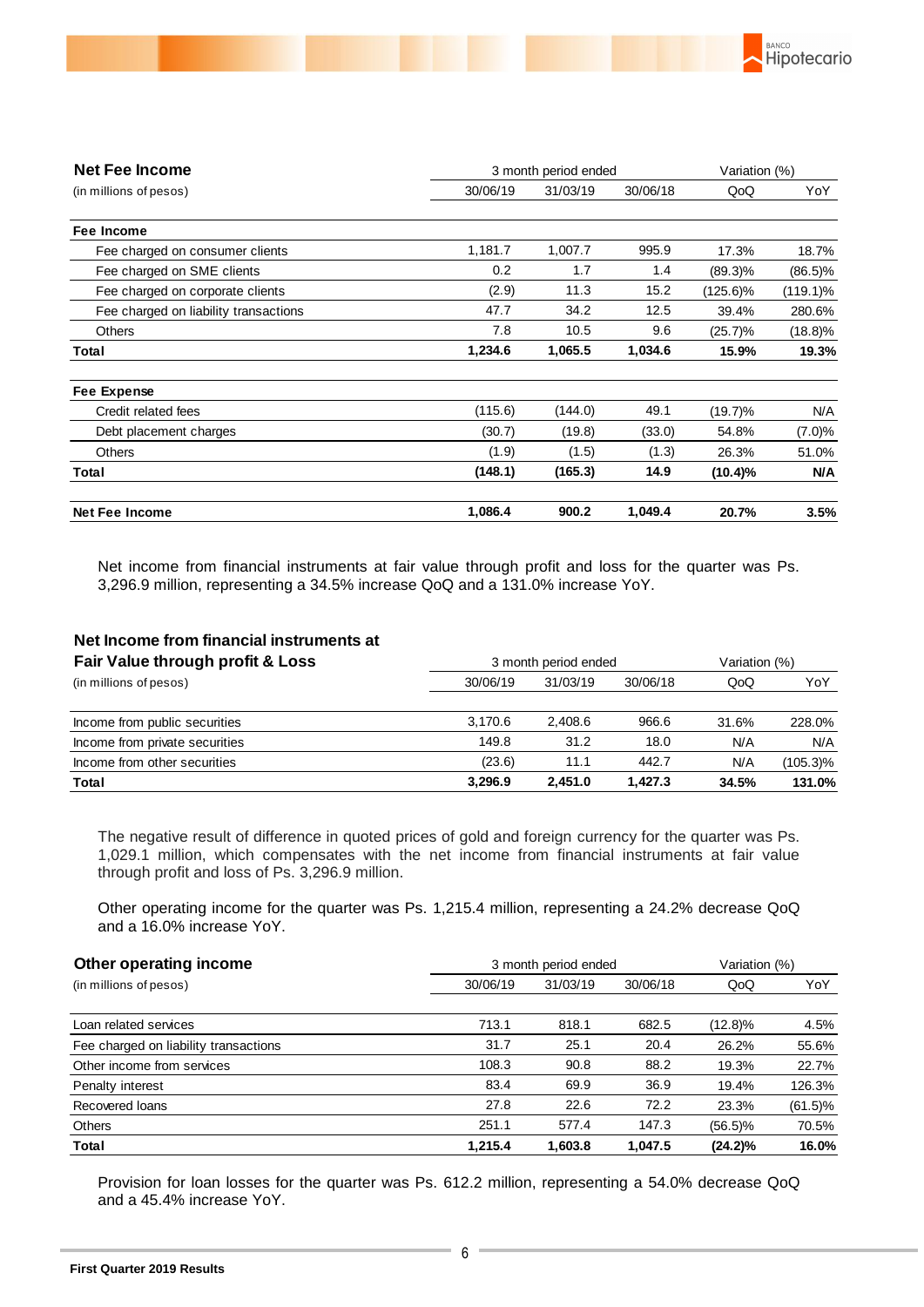

Personnel expenses for the quarter were Ps. 1,367.8 million, representing a 14.9% increase QoQ and a 58.7% increase YoY.

| <b>Personnel expenses</b>    |            | 3 month period ended |          |            |        |
|------------------------------|------------|----------------------|----------|------------|--------|
| (in millions of pesos)       | 30/06/19   | 31/03/19             | 30/06/18 | QoQ        | YoY    |
| <b>Salaries</b>              | (645.5)    | (605.2)              | (507.0)  | 6.7%       | 27.3%  |
| Vacation bonus               | (50.1)     | (48.4)               | (31.9)   | 3.6%       | 57.1%  |
| Social security expenses     | (174.9)    | (149.6)              | (146.0)  | 16.9%      | 19.8%  |
| Severance and bonus expenses | (453.4)    | (328.9)              | (140.6)  | 37.8%      | 222.5% |
| Other personnel expenses     | (43.9)     | (58.3)               | (36.5)   | $(24.7)\%$ | 20.1%  |
| Total                        | (1, 367.8) | (1, 190.4)           | (862.0)  | 14.9%      | 58.7%  |

Administrative expenses for the quarter were Ps. 873.7 million, representing a 16.0% increase QoQ and a 16.4% increase YoY.

| <b>Administrative expenses</b>      |          | 3 month period ended |          |        |            |
|-------------------------------------|----------|----------------------|----------|--------|------------|
| (in millions of pesos)              | 30/06/19 | 31/03/19             | 30/06/18 | QoQ    | YoY        |
|                                     |          |                      |          |        |            |
| Directors fees                      | (86.2)   | (37.9)               | (51.3)   | 127.3% | 68.1%      |
| Other fees                          | (364.1)  | (317.1)              | (284.4)  | 14.8%  | 28.0%      |
| Advertising and publicity           | (22.5)   | (14.0)               | (34.4)   | 61.1%  | $(34.6)\%$ |
| Taxes                               | (107.2)  | (104.9)              | (84.2)   | 2.2%   | 27.3%      |
| Manteinance and conservation fees   | (71.3)   | (65.4)               | (53.7)   | 9.0%   | 32.8%      |
| Electricity, gas and communications | (68.1)   | (64.3)               | (63.6)   | 5.9%   | 7.0%       |
| <b>Others</b>                       | (154.3)  | (149.5)              | (178.6)  | 3.2%   | $(13.6)\%$ |
| Total                               | (873.7)  | (753.0)              | (750.3)  | 16.0%  | 16.4%      |

Other operating expenses for the quarter were Ps. 1,190.6 million, representing a 31.6% increase QoQ and a 30.8% increase YoY.

| Other operating expenses             | 3 month period ended | Variation (%)    |          |           |           |
|--------------------------------------|----------------------|------------------|----------|-----------|-----------|
| (in millions of pesos)               | 30/06/19             | 31/03/19         | 30/06/18 | QoQ       | YoY       |
|                                      |                      |                  |          |           |           |
| Turnover tax and others              | (483.0)              | (459.3)          | (441.5)  | 5.2%      | 9.4%      |
| Deposit Guarantee Fund contributions | (12.7)               | (12.8)<br>(10.0) |          | $(1.2)\%$ | 26.1%     |
| Loan related services                | (348.0)              | (300.6)          | (357.1)  | 15.7%     | $(2.6)\%$ |
| Other provision charges              | (111.6)              | (9.1)            | (16.2)   | N/A       | N/A       |
| <b>Discounts</b>                     | (84.4)               | (78.7)           | (22.3)   | 7.2%      | 279.1%    |
| <b>Others</b>                        | (151.0)              | (44.1)           | (63.1)   | 242.1%    | 139.2%    |
| Total                                | (1, 190.6)           | (904.7)          | (910.2)  | 31.6%     | 30.8%     |

Non financial private sector loan portfolio totaled Ps. 42,347.0 million in Q2 2019; representing a 4.0% decrease QoQ and a 9.4% decrease YoY.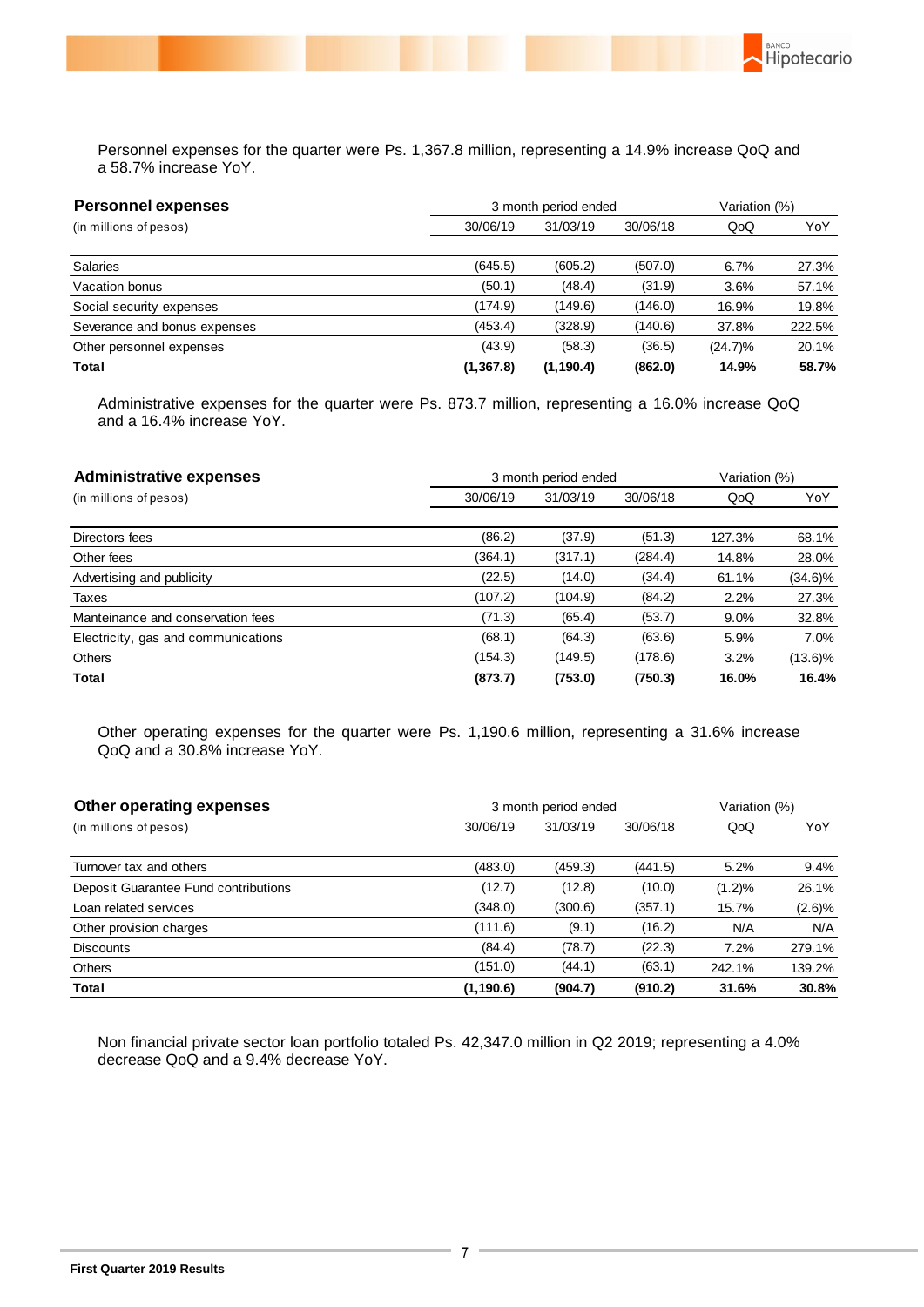

| Loans to the non-financial private sector             |          | 3 month period ended |          | Variation (%) |            |  |
|-------------------------------------------------------|----------|----------------------|----------|---------------|------------|--|
| (in millions of pesos)                                | 30/06/19 | 31/03/19             | 30/06/18 | QoQ           | YoY        |  |
|                                                       |          |                      |          |               |            |  |
| Overdrafts                                            | 528.3    | 252.3                | 657.0    | 109.4%        | $(19.6)\%$ |  |
| Documents                                             | 193.5    | 299.0                | 583.2    | $(35.3)\%$    | $(66.8)\%$ |  |
| Mortgage loans                                        | 5,801.4  | 5,595.0              | 4,517.4  | 3.7%          | 28.4%      |  |
| Pledge loans                                          | 143.0    | 166.7                | 264.3    | (14.2)%       | (45.9)%    |  |
| Personal loans                                        | 9,098.7  | 8,105.9              | 9,509.4  | 12.2%         | (4.3)%     |  |
| Credit card loans                                     | 15,464.9 | 17,441.6             | 18,865.7 | $(11.3)\%$    | $(18.0)\%$ |  |
| <b>Financial leases</b>                               | 89.5     | 105.8                | 151.8    | $(15.5)\%$    | $(41.1)\%$ |  |
| Loans to the personnel                                | 292.2    | 289.2                | 264.8    | 1.0%          | 10.3%      |  |
| Unallocated collections                               | (8.3)    | (9.0)                | (10.4)   | (7.6)%        | $(20.4)\%$ |  |
| Other                                                 | 10,214.9 | 11,325.4             | 11,500.8 | (9.8)%        | $(11.2)\%$ |  |
| Accrued interest and quotation differences receivable | 566.6    | 598.7                | 486.8    | (5.4)%        | 16.4%      |  |
| Documented interest                                   | (37.5)   | (58.9)               | (53.1)   | $(36.2)\%$    | $(29.3)\%$ |  |
| Total                                                 | 42,347.0 | 44.111.8             | 46.737.7 | $(4.0)\%$     | (9.4)%     |  |

BH's non financial private sector loan portfolio composition as of June 30, 2019 was 72.4% of retail financing and housing loans (58.2% consumer and 14.2% housing) and 27.6% of corporate loans, providing a highly diversified client base.



 **Loan Portfolio Diversification** (Non-financial Private Sector Loans) Q2 2019

On a consolidated basis, NPL increased from 11.9% in Q1 2019 to 13.3% in Q2 2019, while coverage ratio was 52.2% for the period.

The ratio had a base effect caused by a decrease in nominal terms of the total loan portfolio. Besides, the quarterly growth rate of the non-performing loans of the consumer portfolio was significantly lower than previous quarter, decreasing from 14.7% to 6.5%. In addition, there is a decrease in relative terms of the loan portfolio in terms of total assets.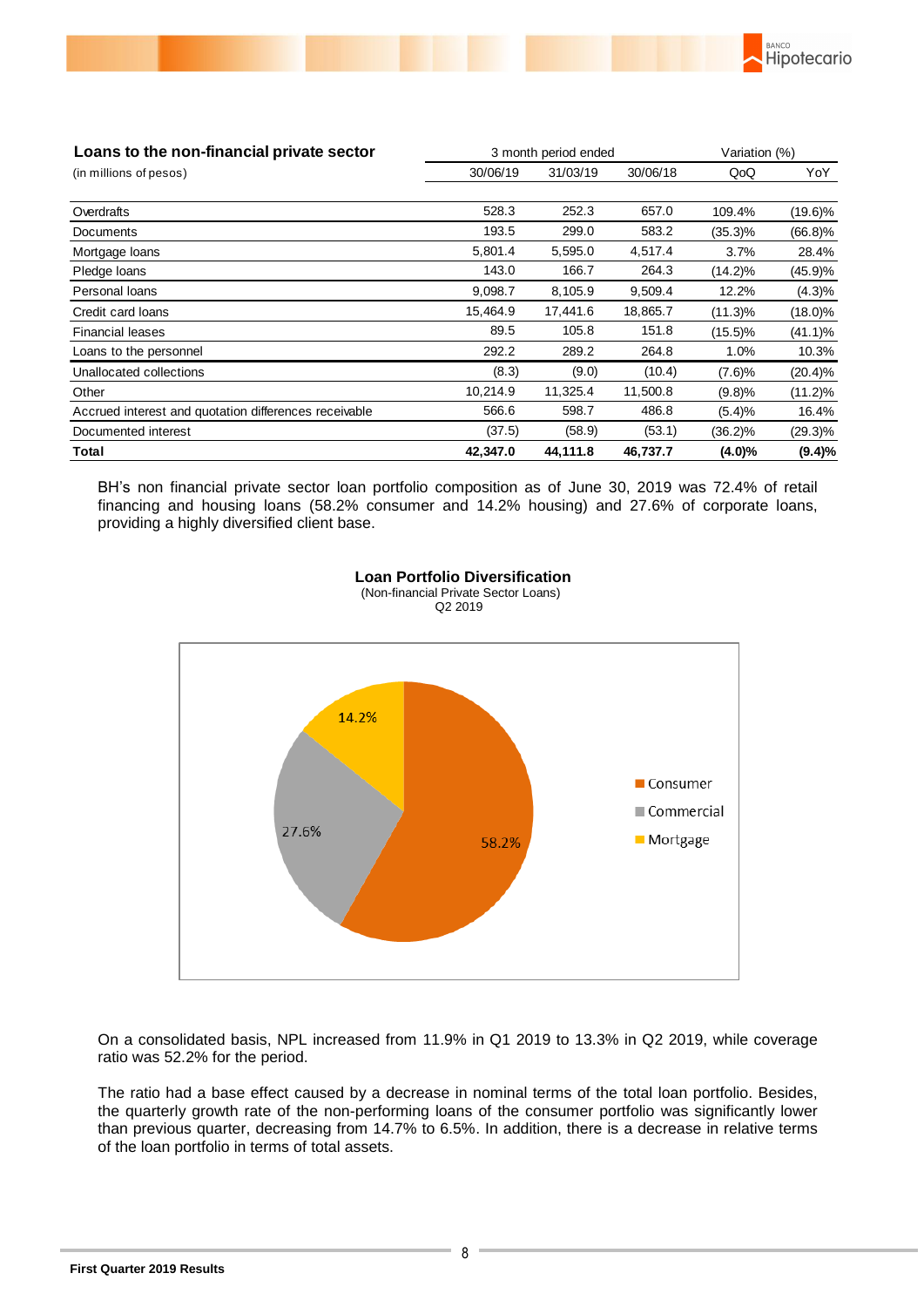

| <b>Non-performing loans</b>                                 | 3 month period ended |          |          |  |  |
|-------------------------------------------------------------|----------------------|----------|----------|--|--|
| (in millions of pesos)                                      | 30/06/19             | 31/03/19 | 30/06/18 |  |  |
| <b>Consolidated level</b>                                   |                      |          |          |  |  |
| Non-performing loans                                        | 5,691.5              | 5,444.6  | 2,044.7  |  |  |
| Total portfolio                                             | 42,729.7             | 45,832.9 | 51,131.7 |  |  |
| Allowances (total)                                          | 2,970.2              | 2,825.9  | 1,597.6  |  |  |
| Non-performing loans / Total portfolio                      | 13.3%                | 11.9%    | 4.0%     |  |  |
| Allowances (total) / Non-performing loans                   | 52.2%                | 51.9%    | 78.1%    |  |  |
| <b>Consumer portfolio</b>                                   |                      |          |          |  |  |
| Non-performing loans (consumer)                             | 3,384.7              | 3,177.6  | 1,976.5  |  |  |
| Consumer portfolio                                          | 30,611.3             | 31,467.9 | 33,178.2 |  |  |
| Allowances (consumer)                                       | 1,983.0              | 1,824.2  | 1,396.6  |  |  |
| Non-performing loans (consumer) / Consumer portfolio        | 11.1%                | 10.1%    | 6.0%     |  |  |
| Allowances (consumer) / Non-performing loans (consumer)     | 58.6%                | 57.4%    | 70.7%    |  |  |
| <b>Commercial portfolio</b>                                 |                      |          |          |  |  |
| Non-performing loans (commercial)                           | 2,306.8              | 2,267.1  | 68.2     |  |  |
| Commercial portfolio                                        | 12,118.4             | 14,365.0 | 17,953.5 |  |  |
| Allowances (commercial)                                     | 979.6                | 988.2    | 173.5    |  |  |
| Non-performing loans (commercial) / Commercial portfolio    | 19.0%                | 15.8%    | 0.4%     |  |  |
| Allowances (Commercial) / Non-performing loans (commercial) | 42.5%                | 43.6%    | 254.4%   |  |  |



Deposits totaled Ps. 29,617.2 million, representing a 2.2% increase QoQ and a 10.2% increase YoY, while corporate bonds totaled Ps. 30,090.4 million, representing a 6.3% decrease QoQ and a 2.7% decrease YoY.

| <b>Funding</b>                | 3 month period ended |        |          |        |          |        |           | Variation (%) |
|-------------------------------|----------------------|--------|----------|--------|----------|--------|-----------|---------------|
| (in millions of pesos)        | 30/06/19             |        | 31/03/19 |        | 30/06/18 |        | QoQ       | YoY           |
|                               | Ps.                  | %      | Ps.      | $\%$   | Ps.      | %      |           |               |
| Deposits                      | 29.617.2             | 49.6%  | 28.974.3 | 47.4%  | 26.866.1 | 46.5%  | 2.2%      | 10.2%         |
| Local corporate bonds         | 10.443.2             | 17.5%  | 11.725.3 | 19.2%  | 9,660.0  | 16.7%  | (10.9)%   | 8.1%          |
| International corporate bonds | 19.647.2             | 32.9%  | 20.400.8 | 33.4%  | 21.279.9 | 36.8%  | (3.7)%    | (7.7)%        |
| Corporate bonds               | 30.090.4             | 50.4%  | 32.126.1 | 52.6%  | 30.939.9 | 53.5%  | (6.3)%    | (2.7)%        |
| <b>Total</b>                  | 59.707.6             | 100.0% | 61.100.5 | 100.0% | 57.806.1 | 100.0% | $(2.3)\%$ | 3.3%          |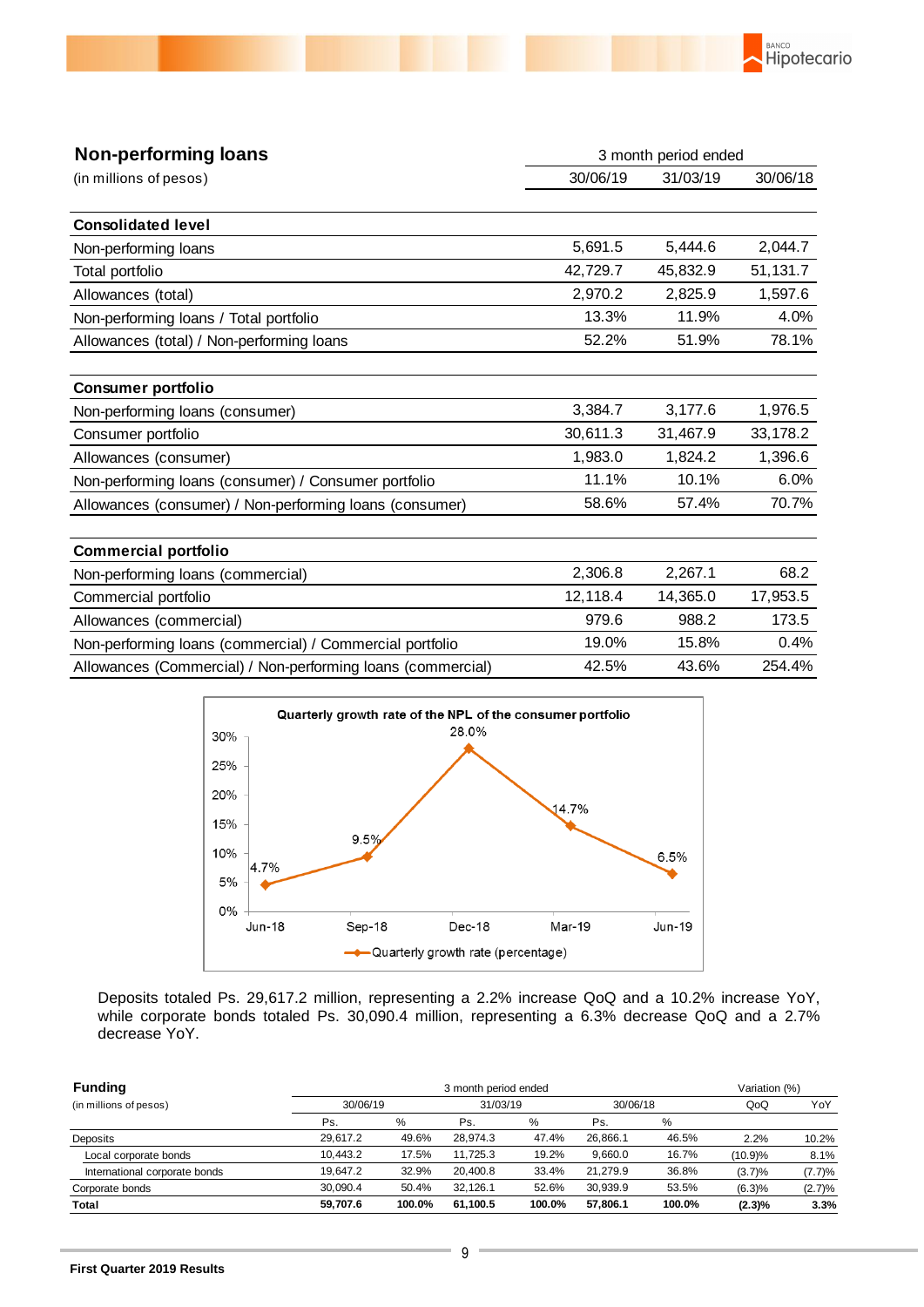

BANCO

Hipotecario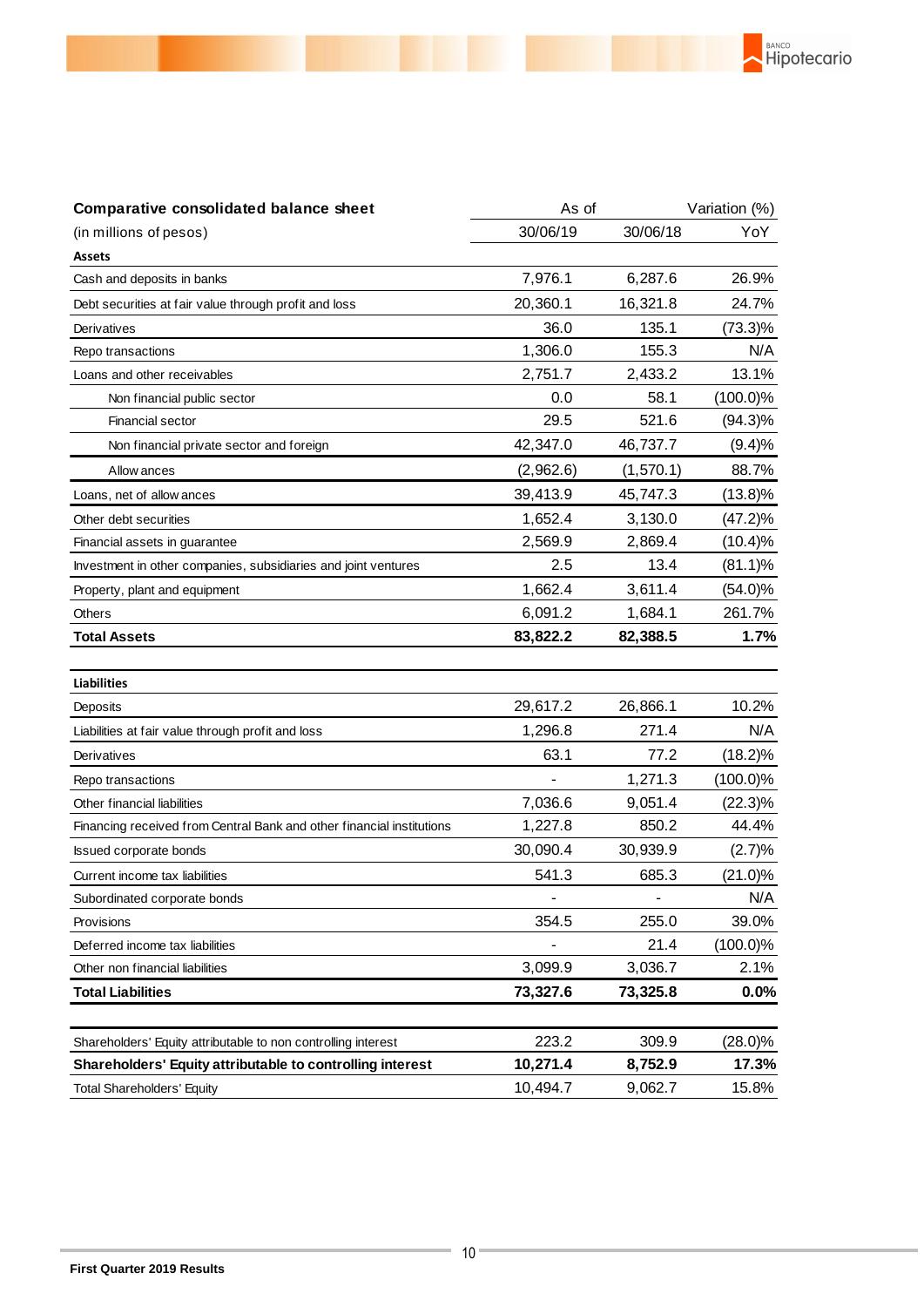| Comparative consolidated income statement                | For the 3 month period ended |            | Variation (%) |  |
|----------------------------------------------------------|------------------------------|------------|---------------|--|
| (in millions of pesos)                                   | 30/06/19                     | 30/06/18   | YoY           |  |
| Interest Income                                          | 7,751.2                      | 6,187.9    | 25.3%         |  |
| Income from adjustments                                  | 739.7                        | 205.5      | 260.0%        |  |
| Interest Expense                                         | (7, 438.9)                   | (4, 582.9) | 62.3%         |  |
| Expenses from adjuntments                                | (719.2)                      | (303.7)    | 136.8%        |  |
| Net Interest Income                                      | 332.8                        | 1,506.8    | (77.9)%       |  |
| Fee Income                                               | 2,300.1                      | 1,932.6    | 19.0%         |  |
| Fee Expense                                              | (313.4)                      | (160.9)    | 94.7%         |  |
| Net Fee Income                                           | 1,986.6                      | 1,771.7    | 12.1%         |  |
| Net Income from financial instruments at Fair Value      | 5,747.8                      | 2,231.9    | 157.5%        |  |
| through profit & Loss                                    |                              |            |               |  |
| Difference in quoted prices of gold and foreign currency | (1,981.9)                    | (488.6)    | N/A           |  |
| Other operating income                                   | 2,819.2                      | 2,074.2    | 35.9%         |  |
| Provision for loan losses                                | (1, 942.4)                   | (799.6)    | 142.9%        |  |
| <b>Net Operating Income</b>                              | 6,962.2                      | 6,296.4    | 10.6%         |  |
| Personnel expenses                                       | (2, 558.2)                   | (1,712.9)  | 49.3%         |  |
| Administrative expenses                                  | (1,626.7)                    | (1,451.3)  | 12.1%         |  |
| Depreciation and impairment of assets                    | (139.2)                      | (74.9)     | 85.8%         |  |
| Other operating expenses                                 | (2,095.3)                    | (1, 577.9) | 32.8%         |  |
| <b>Operating Income</b>                                  | 542.8                        | 1,479.4    | (63.3)%       |  |
| Income before income tax from continuing operations      | 542.8                        | 1,479.4    | $(63.3)\%$    |  |
| Income tax from continuing operations                    | 116.4                        | (452.0)    | (125.8)%      |  |
| Net income of the period attributable to                 | (6.8)                        | (21.9)     | $(68.9)\%$    |  |
| non-controlling interests                                |                              |            |               |  |
| Net Income                                               | 652.4                        | 1,005.5    | (35.1)%       |  |

**BANCO**<br>Hipotecario

| <b>Statistic data and comparative ratios</b> | 3 month period ended |          |          |
|----------------------------------------------|----------------------|----------|----------|
|                                              | 30/06/19             | 31/03/19 | 30/06/18 |
| Profitability                                |                      |          |          |
| ROAA (return on average assets)              | 1.55%                | 0.17%    | 2.70%    |
| ROAE (return on average equity)              | 13.00%               | 1.48%    | 24.08%   |
| Net financial margin*                        | 9.74%                | 7.82%    | 8.73%    |
| Efficiency**                                 | 67.72%               | 72.2%    | 60.6%    |
| Capital                                      |                      |          |          |
| Shareholders' Equity / Total Assets          | 12.25%               | 11.62%   | 10.62%   |
| CET   Ratio                                  | 12.37%               | 12.05%   | 11.30%   |
| Tier 1 Ratio                                 | 12.39%               | 12.08%   | 11.32%   |
| <b>Total Capital Ratio</b>                   | 12.92%               | 12.66%   | 11.95%   |
| Liquidity                                    |                      |          |          |
| Liquid Assets / Deposits                     | 101.25%              | 104.66%  | 95.81%   |
| <b>LCR</b>                                   | 262.00%              | 266.00%  | 188.00%  |
| <b>NSFR</b>                                  | 160.40%              | 161.29%  | 160.40%  |
| Loans / Deposits                             | 133.08%              | 143.08%  | 170.28%  |

\* (Annualized net interest income + annualized Net Income from financial instruments at Fair Value through profit

and loss + annualized Difference in quoted prices of gold and foreign currency) / Average Assets

\*\* (Personnel expenses + administrative expenses + depreciation and impairment of assets) /

(Net Interest Income + Net Fee Income + Net Income from financial instruments at Fair Value through profit and loss +